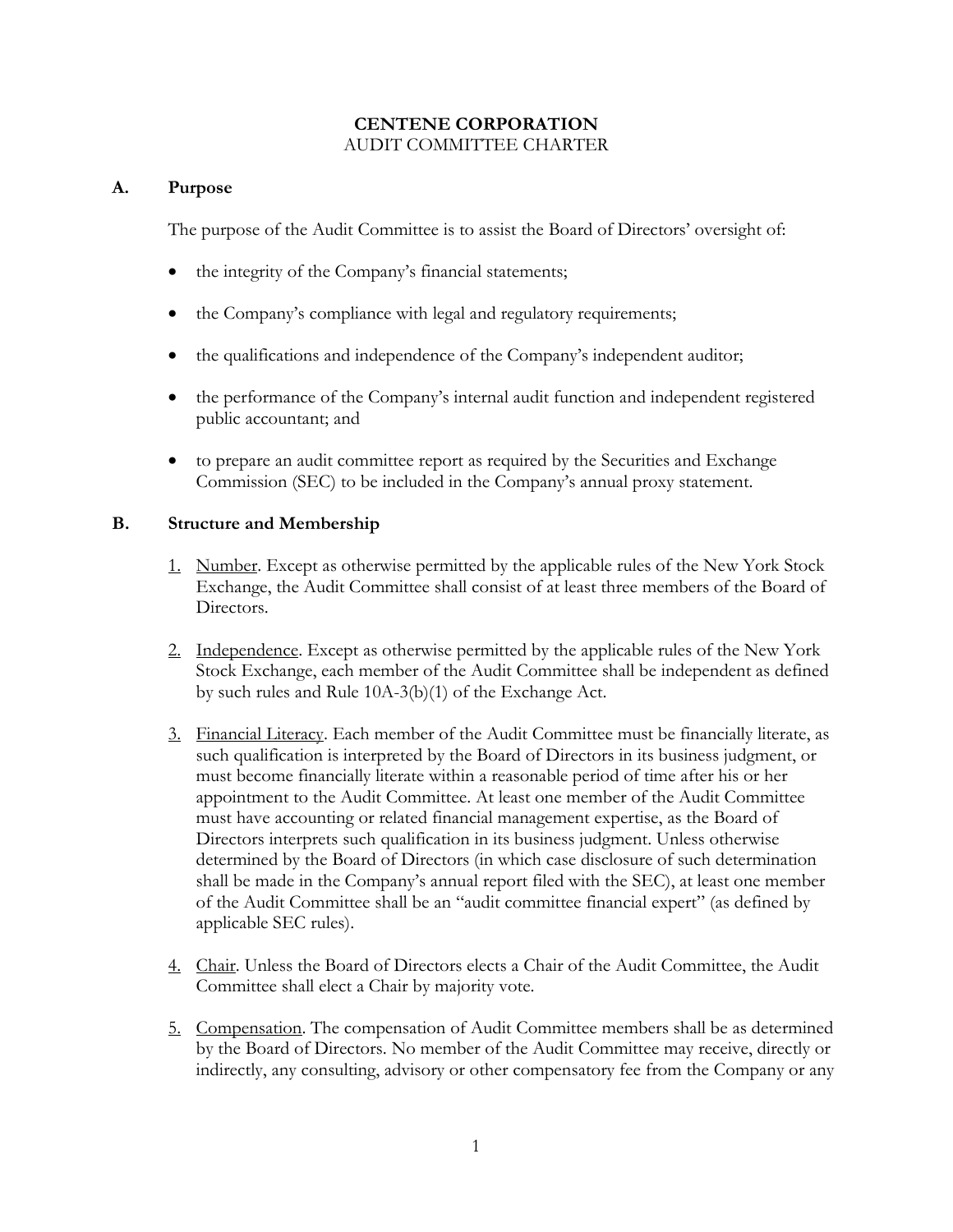of its subsidiaries, other than fees paid in his or her capacity as a member of the Board of Directors or a committee of the Board.

6. Selection and Removal. Members of the Audit Committee shall be appointed by the Board of Directors, upon the recommendation of the Nominating and Corporate Governance Committee. Unless otherwise determined by the Board (in which case disclosure of such determination shall be made in the Company's annual proxy statement), no member of the Audit Committee may serve on the audit committee of more than two other public companies. The Board of Directors may remove members of the Audit Committee from such committee, with or without cause.

### **C. Authorities and Responsibilities**

## **General**

The Audit Committee shall discharge its responsibilities, and shall assess the information provided by the Company's management and the independent registered public accountant, in accordance with its business judgment. Management is responsible for the preparation, presentation and integrity of the Company's financial statements, for the appropriateness of the accounting principles and reporting policies that are used by the Company and for establishing and maintaining adequate internal control over financial reporting. The independent registered public accountant is responsible for auditing the Company's financial statements and the Company's internal control over financial reporting and for reviewing the Company's unaudited interim financial statements. The authority and responsibilities set forth in this Charter do not reflect or create any duty or obligation of the Audit Committee to plan or conduct any audits, to determine or certify that the Company's financial statements are complete, accurate, fairly presented, or in accordance with generally accepted accounting principles or applicable law, or to guarantee the independent auditor's reports.

## **Oversight of Independent Auditors**

- 1. Selection. The Audit Committee shall be directly responsible for appointing, evaluating, retaining and, when necessary, terminating the engagement of the independent registered public accountant. The Audit Committee may, in its discretion, seek stockholder ratification of the independent auditor it appoints.
- 2. Independence. At least annually, the Audit Committee shall assess the independence of the Company's independent registered public accountant under applicable rules. In connection with this assessment, the Audit Committee shall obtain and review a report by the independent registered public accountant describing all relationships between the independent registered public accountant and the Company, including the disclosures required by the applicable rules of the Public Company Accounting Oversight Board (PCAOB) as may be in effect from time to time. The Audit Committee shall engage in an active dialogue with the independent registered public accountant concerning any disclosed relationships or services that might impact the objectivity and independence of the independent registered public accountant.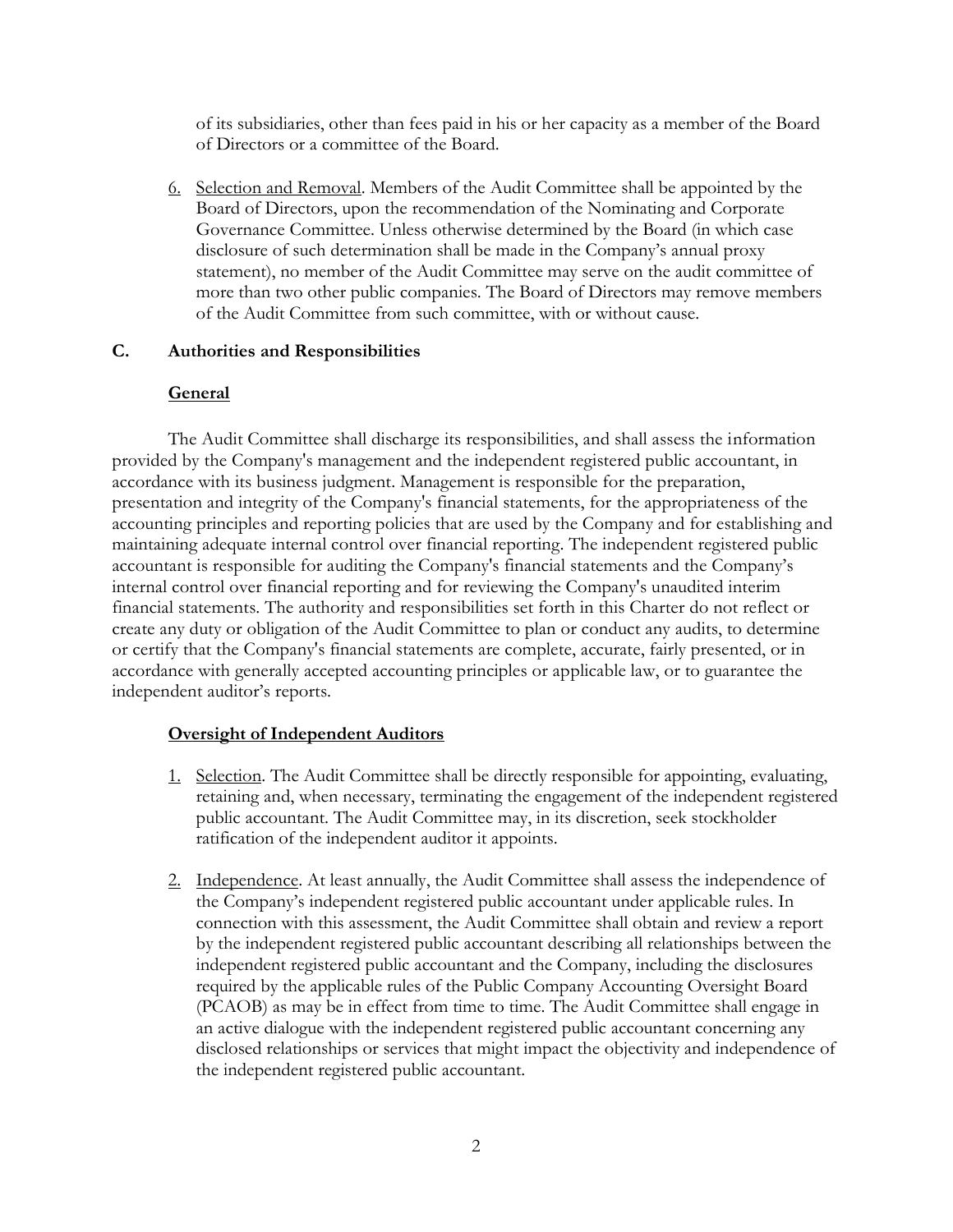- 3. Quality-Control Report. At least annually, the Audit Committee shall obtain and review a report by the independent registered public accountant describing:
	- the firm's internal quality-control procedures; and
	- any material issues raised by the most recent internal quality-control review, or Public Company Accounting Oversight Board review, of the firm, or by any inquiry or investigation by governmental or professional authorities, within the preceding five years, respecting one or more independent audits carried out by the firm, and any steps taken to deal with any such issues.
- 4. Compensation. The Audit Committee shall be directly responsible for setting the compensation of the independent registered public accountant. The Audit Committee is empowered, without further action by the Board of Directors, to cause the Company to pay the compensation of the independent registered public accountant established by the Audit Committee.
- 5. Preapproval of Services. The Audit Committee shall preapprove all audit services to be provided to the Company, by the principal independent registered public accountant and all other services (review, attest and non-audit) to be provided to the Company by the independent registered public accountant; provided, however, that de minimis non-audit services may instead be approved in accordance with applicable NYSE and SEC rules. In addition, the Audit Committee shall pre-approve all subsidiary audit services for which the Audit Committee has been designated as the Audit Committee of the subsidiary business unit.
- 6. Oversight. The independent registered public accountant shall report directly to the Audit Committee, and the Audit Committee shall be directly responsible for oversight of the work of the independent registered public accountant, including resolution of disagreements between Company management and the independent registered public accountant regarding financial reporting. In connection with its oversight role, the Audit Committee shall, from time to time as appropriate:
	- receive and consider the reports required to be made by the independent registered public accountant regarding:
		- critical accounting policies and practices;
		- any critical audit matters arising from the current period audit;
		- alternative treatments within generally accepted accounting principles for policies and practices related to material items that have been discussed with Company management, including ramifications of the use of such alternative disclosures and treatments, and the treatment preferred by the independent auditor; and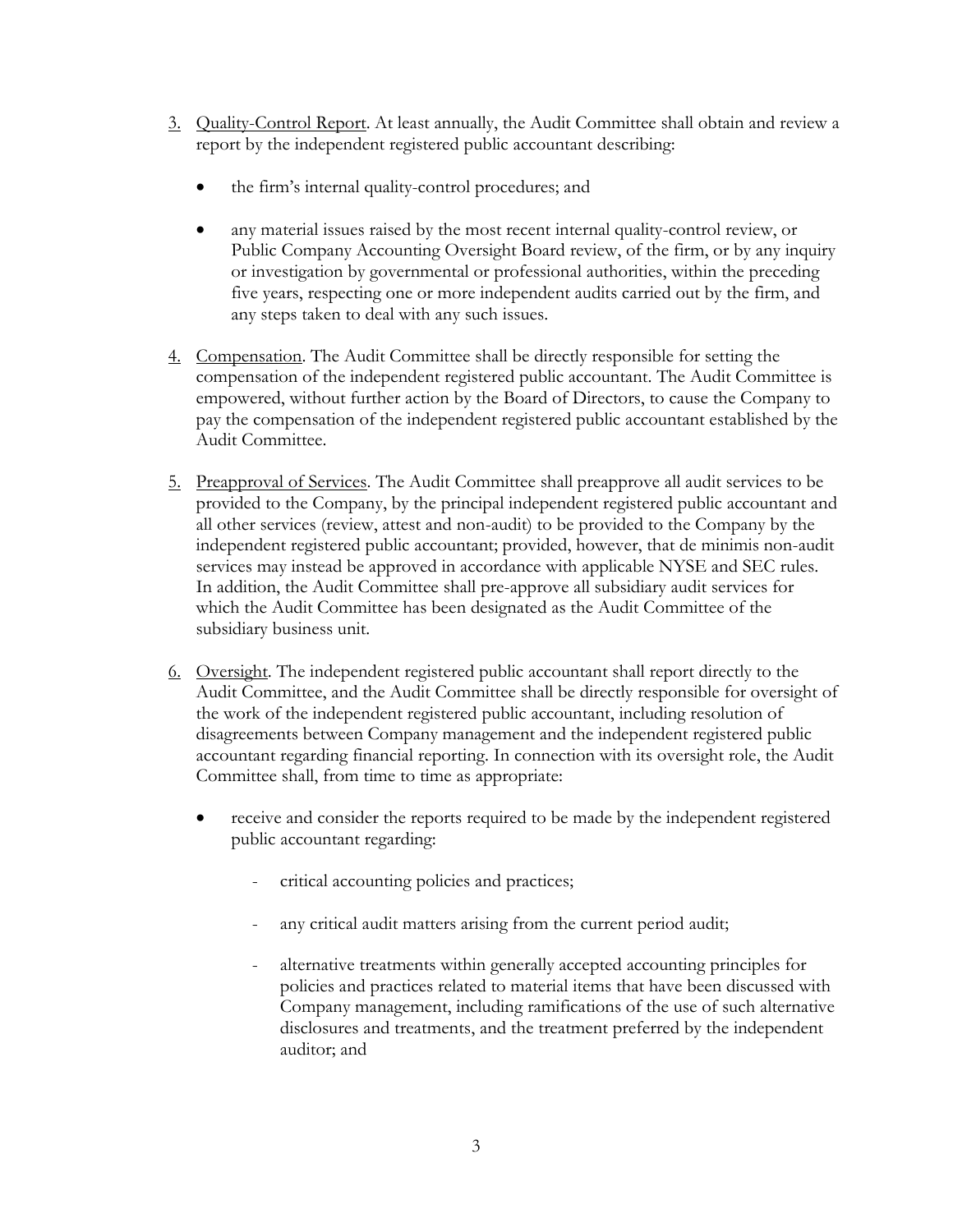- other material written communications between the independent registered public accountant and Company management.
- review with the independent registered public accountant:
	- any audit problems or difficulties the independent registered public accountant encountered in the course of the audit work and management's response, including any restrictions on the scope of the independent registered public accountant activities or on access to requested information and any significant disagreements with management
	- major issues as to the adequacy of the Company's internal control and any special audit steps adopted in light of material control deficiencies;
	- analyses prepared by management and/or the independent auditor setting forth significant financial reporting issues and judgments made in connection with the preparation of the financial statements, including analyses of the effects of alternative GAAP methods on the financial statements; and
	- the effect of regulatory and accounting initiatives, as well as off-balance sheet structures, on the financial statements of the Company.

# **Audited Financial Statements**

- 7. Review and Discussion. The Audit Committee shall meet to review and discuss with the Company's management and independent registered public accountant the Company's audited financial statements, including reviewing the Company's specific disclosures under "Management's Discussion and Analysis of Financial Condition and Results of Operations." Additionally, the Audit Committee shall discuss with the independent registered public accountant the results of the annual audit and any other matters required to be communicated to the Audit Committee under auditing standards of the PCAOB.
- 8. Recommendation to Board Regarding Financial Statements. The Audit Committee shall consider whether it will recommend to the Board of Directors that the Company's audited financial statements be included in the Company's Annual Report on Form 10-K.
- 9. Audit Committee Report. The Audit Committee shall prepare an annual committee report for inclusion where necessary in the proxy statement of the Company relating to its annual meeting of security holders.

## **Review of Other Financial Disclosures**

10. Independent Registered Public Accountant Review of Interim Financial Statements. The Audit Committee shall direct the independent registered public accountant to use its best efforts to perform all reviews of interim financial information prior to disclosure by the Company of such information and to discuss promptly with the Audit Committee and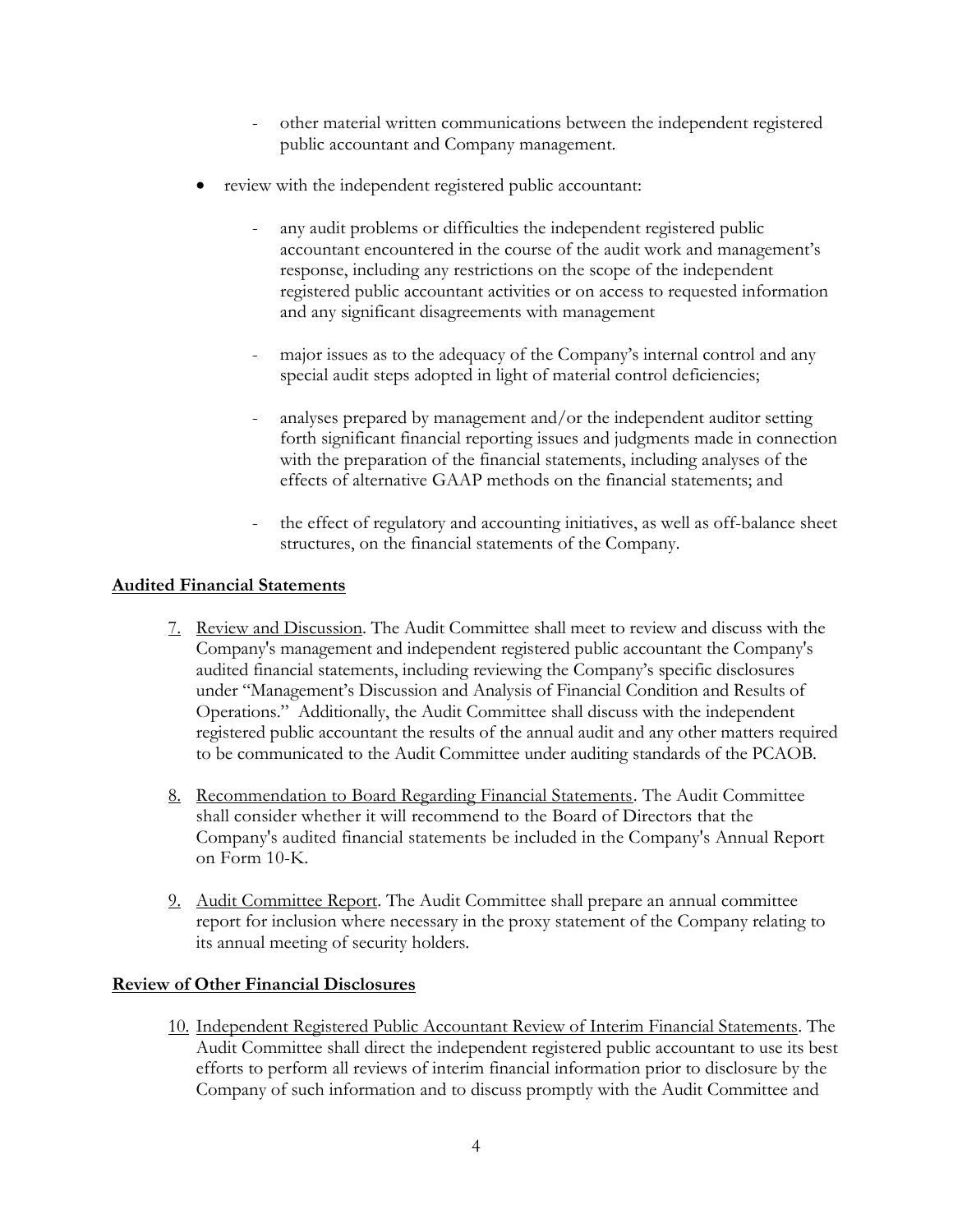the Chief Financial Officer any matters identified in connection with the independent registered public accountant's review of interim financial information which are required to be discussed by applicable auditing standards. The Audit Committee shall direct management to advise the Audit Committee in the event that the Company proposes to disclose interim financial information prior to completion of the independent registered public accountant's review of interim financial information.

- 11. Earnings Release and Other Financial Information. The Audit Committee shall discuss generally the type and presentation of information to be disclosed in the Company's earnings press releases, as well as financial information and earnings guidance provided to analysts, rating agencies and others.
- 12. Quarterly Financial Statements. The Audit Committee shall meet to review and discuss with the Company's management and independent registered public accountant the Company's quarterly financial statements, including reviewing the Company's specific disclosures under "Management's Discussion and Analysis of Financial Condition and Results of Operations."

#### **Controls and Procedures**

13. Oversight. The Audit Committee shall coordinate the Board of Directors' oversight of the Company's internal control over financial reporting, disclosure controls and procedures and code of business conduct and ethics. The Audit Committee shall receive and review the reports of the CEO and CFO required by Rule 13a-14 of the Exchange Act.

#### 14. Oversight of Internal Audit Function

- a. Oversight. The Audit Committee shall coordinate the Board of Directors' oversight of the performance of the Company's internal audit function.
- b. Reporting Relationship. The Audit Committee shall review the reporting relationship of the internal audit function and periodically shall meet separately with the company's internal audit executive.
- c. Plans, Budgets and Activities. The Audit Committee shall review for approval the internal audit function's plan, budget and activities for the upcoming fiscal year.
- d. Review of Significant Deficiencies. The committee shall review the status of any existing or newly identified significant deficiencies in internal control over financial reporting on a quarterly basis.
- e. Review of Compensation Plans. The Audit Committee shall periodically review the incentive compensation plans for the internal audit function for potential conflicts of interest that may inhibit that function from appropriately discharging its duties.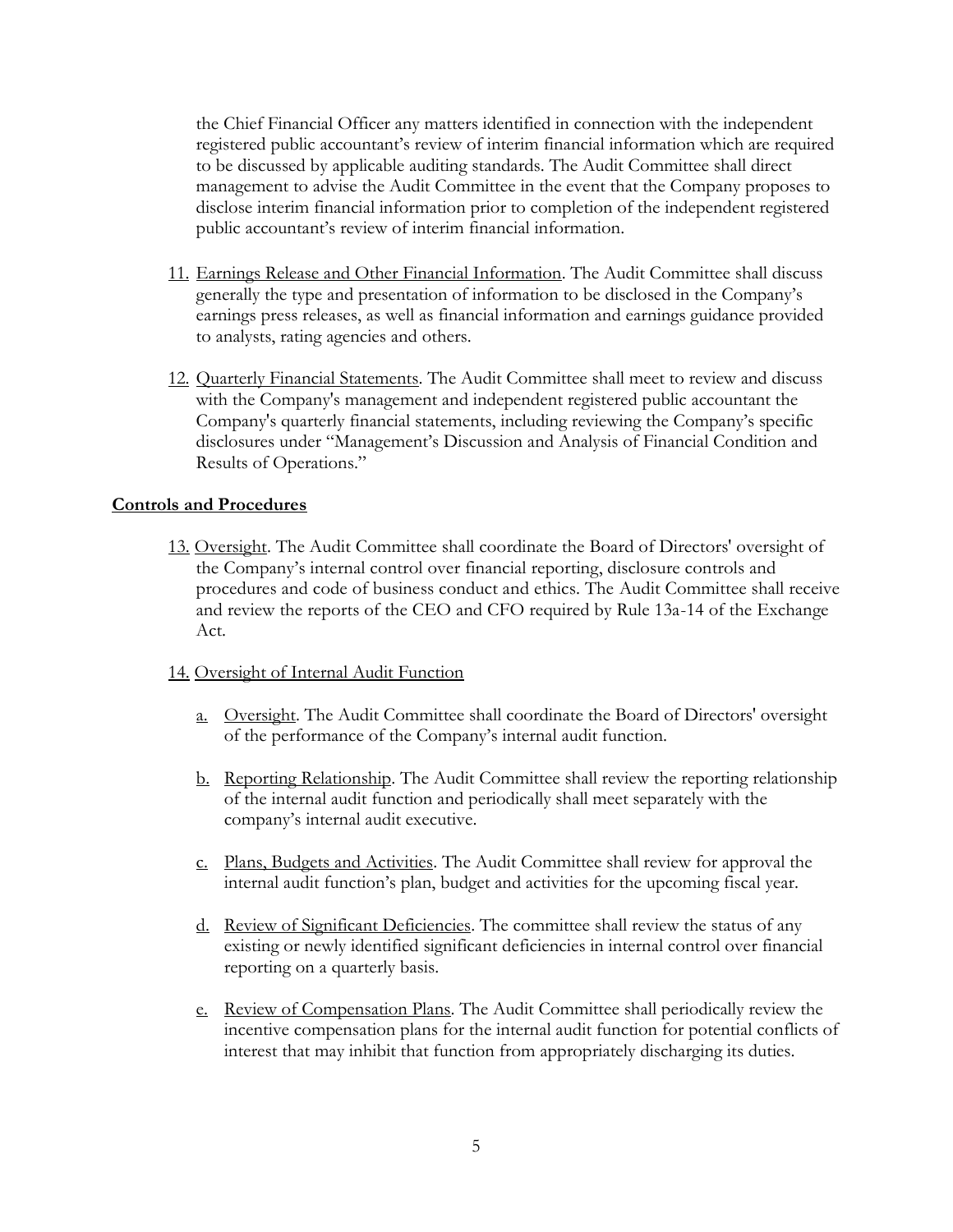- 15. Risk Management. The Audit Committee shall discuss the Company's policies with respect to risk assessment and risk management, including guidelines and policies to govern the process by which the Company's exposure to risk is handled.
- 16. Hiring Policies. The Audit Committee shall establish policies regarding the hiring of employees or former employees of the Company's independent registered public accountant.
- 17. Procedures for Complaints. The Audit Committee shall establish procedures for (i) the receipt, retention and treatment of complaints received by the Company regarding accounting, internal accounting controls or auditing matters; and (ii) the confidential, anonymous submission by employees of the Company of concerns regarding questionable accounting or auditing matters.
- 18. Evaluation of Financial Management. The Audit Committee shall coordinate with the Compensation Committee the evaluation of the Company's financial management personnel.
- 19. Additional Powers. The Audit Committee shall have such other duties as may be delegated from time to time by the Board of Directors.

### **D. Procedures and Administration**

- 1. Meetings. The Audit Committee shall meet as often as it deems necessary in order to perform its responsibilities. The Audit Committee may also act by unanimous written consent in lieu of a meeting. The Audit Committee shall periodically meet separately with: (i) the independent registered public accountant; (ii) Company management and (iii) the Company's internal auditors. The Audit Committee shall keep such records of its meetings as it shall deem appropriate.
- 2. Subcommittees. The Audit Committee may form and delegate authority to one or more subcommittees (including a subcommittee consisting of a single member), as it deems appropriate from time to time under the circumstances. Any decision of a subcommittee to preapprove audit, review, attest or non-audit services shall be presented to the full Audit Committee at its next scheduled meeting.
- 3. Reports to Board. The Audit Committee shall report regularly to the Board of Directors.
- 4. Charter. At least annually, the Audit Committee shall review and reassess the adequacy of this Charter and recommend any proposed changes to the Board of Directors for approval.
- 5. Independent Advisors. The Audit Committee is authorized, without further action by the Board of Directors, to engage such independent legal, accounting and other advisors as it deems necessary or appropriate to carry out its responsibilities. Such independent advisors may be the regular advisors to the Company. The Audit Committee is empowered, without further action by the Board of Directors, to cause the Company to pay the compensation of such advisors as established by the Audit Committee.